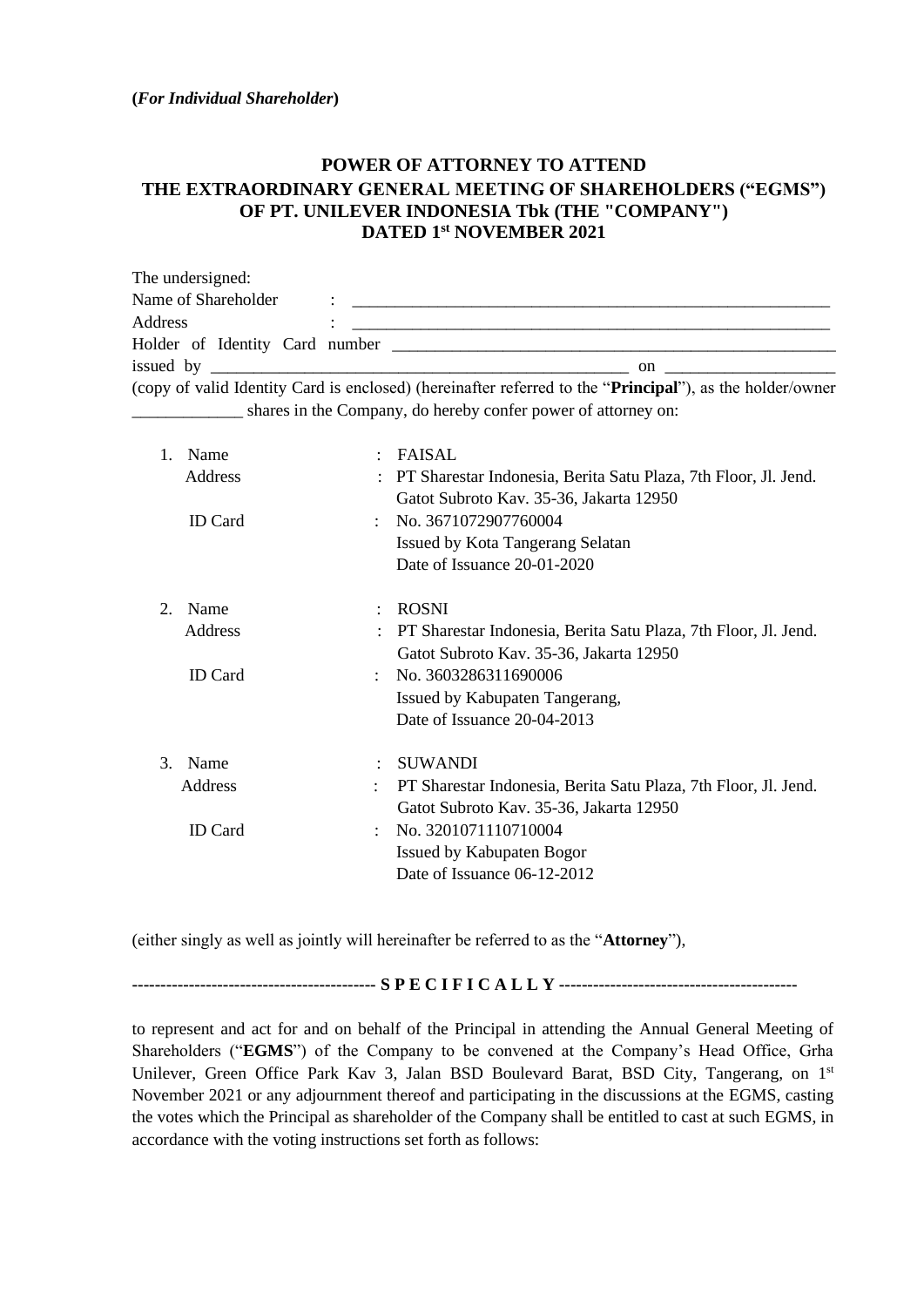| EGMS AGENDA |                                                                                                |                                                                                                 | <b>VOTING INSTRUCTION</b> |               |         |  |  |  |  |  |
|-------------|------------------------------------------------------------------------------------------------|-------------------------------------------------------------------------------------------------|---------------------------|---------------|---------|--|--|--|--|--|
|             |                                                                                                |                                                                                                 |                           | Agree Against | Abstain |  |  |  |  |  |
|             | Agenda                                                                                         |                                                                                                 |                           |               |         |  |  |  |  |  |
|             | Approval on the proposed change in the composition of<br>the Board of Directors of the Company |                                                                                                 |                           |               |         |  |  |  |  |  |
|             |                                                                                                | a.1 Approval of the resignation of Mrs. Tran Tue Tri<br>as the Board of Director of the Company |                           |               |         |  |  |  |  |  |
|             |                                                                                                | a.2 To appoint Mr. Ainul Yaqin as new Board of<br>Directors of the Company                      |                           |               |         |  |  |  |  |  |
|             |                                                                                                | Changes to the provisions of the Company's<br>Articles of Association                           |                           |               |         |  |  |  |  |  |

This power of attorney has been conferred on the Attorney under the following conditions:

- a. this Power of Attorney shall not be amended and/or cancelled/withdrawn without prior written notification from the principal to the Board of Directors of the Company, such notification to be received by the Board of Directors of the Company no later than 3 (three) business days prior to the date of the EGMS. Therefore the Board of Directors of the Company is entitled to assume and conclude that this power of attorney is still valid at the date of the EGMS on 1<sup>st</sup> November 2021, if PT Sharestar Indonesia does not receive such a written notification stating otherwise from the Principal, at least 3 (three) working days before the date of EGMS;
- b. the Principal undertakes to fully accept and to ratify all actions performed by the Attorney on behalf of the Principal, by virtue of this power of attorney;
- c. the Principal confers this power of attorney with the right to delegate this power of attorney to other persons; and
- d. this power of attorney shall be effective as from the date  $29<sup>th</sup>$  October 2021, until the purpose of this power of attorney is fulfilled or the power of attorney is legally revoked based on the provisions of this power of attorney.

IN WITNESS WHEREOF, this power of attorney is executed in \_\_\_\_\_\_\_\_\_\_\_\_\_\_\_\_\_\_\_, on the  $\frac{day}{x}$  of  $\frac{2021}{x}$ 

**For the Principal, Attorney,**

\_\_\_\_\_\_\_\_\_\_\_\_\_\_\_\_

Stamp Duty IDR 10,000

## Notes:

<sup>1.</sup> If this power of attorney is executed in the Republic of Indonesia, it must be signed with the stamp duty IDR 10.000 (or accumulated with a value of min IDR 9,000), and the signature of the Principal and the date of the signing thereof shall be affixed on such stamp duty.

<sup>2.</sup> To the Shareholders having their registered address overseas, if this power of attorney is executed outside the Republic of Indonesia, this power of attorney shall be notarized and subsequently legalized by the Embassy/Consulate of the Republic of Indonesia having its jurisdiction covering the territory where this power of attorney will be signed, or in the absence of any Embassy/Consulate of the Republic of Indonesia, this power of attorney shall be legalized in accordance with the local rules.

<sup>3.</sup> In accordance with Article 15 of the Articles of Association of the Company, the Chairman of the Meeting shall be entitled to request any person attending the Meeting to prove that they are entitled to attend the Meeting.

<sup>4.</sup> In accordance with Article 15 of the Articles of Association of the Company, members of the Board of Directors, members of the Board of Commissioners and employees of the Company may be appointed as a